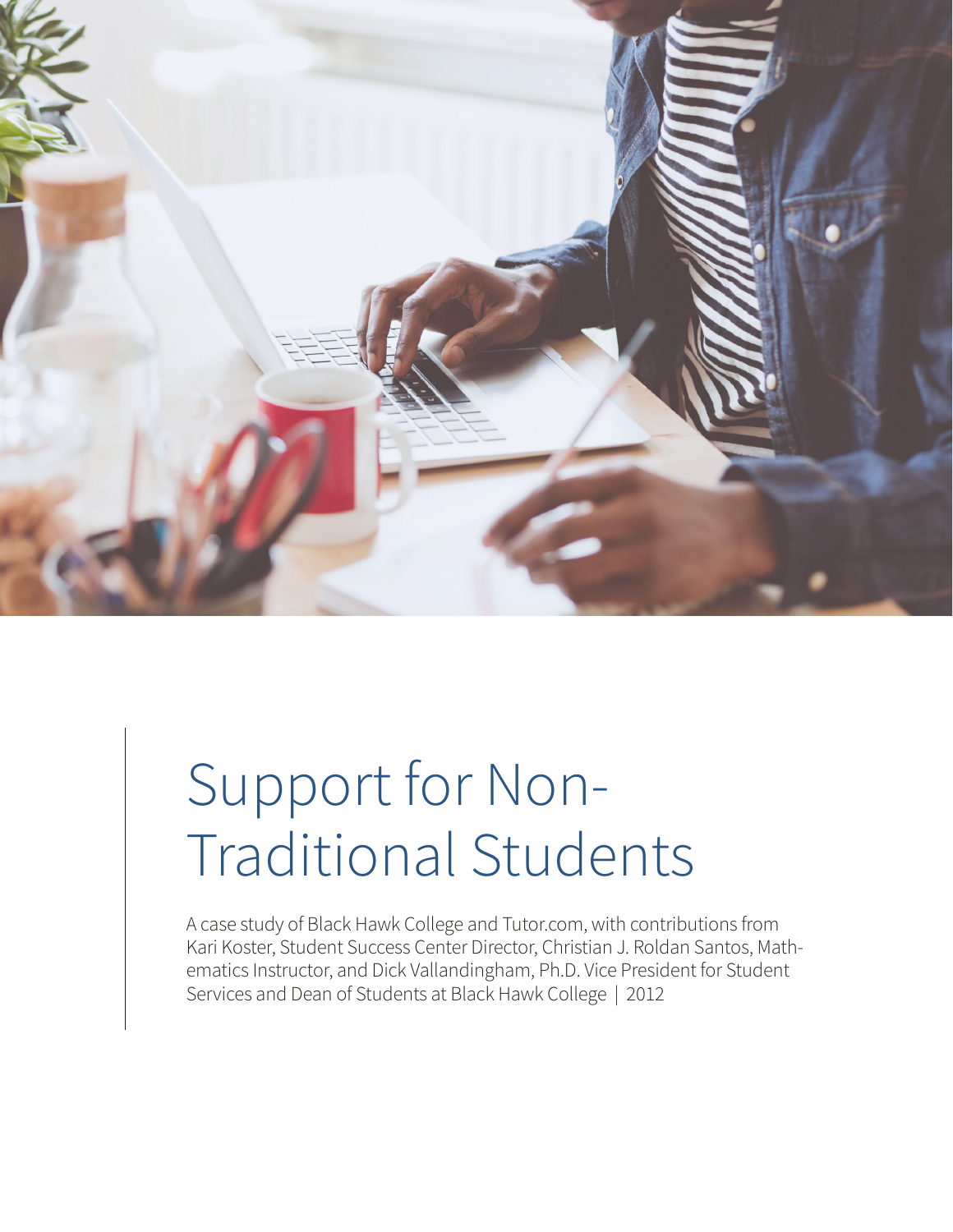#### **BACKGROUND INFORMATION**

Black Hawk College serves all or part of nine counties in northwestern Illinois with a population of more than 225,000 residents. Operated as one college with two campuses and several outreach sites, Black Hawk offers more than 40 liberal arts and science curricula in the transfer area and more than 100 career track programs leading to degrees and certificates.

The college also offers a wide range of special purpose and community service programs.The college serves nearly 20,000 credit and non-credit students in 56 degree and 48 occupational certificate programs. Black Hawk serves more people than any other institution of higher education in the Quad-Cities area.

#### **Institution Snapshot**

- **Enrollment:** About 20,000 students\*
- **Institution Type:** 2-Year College
- **Tutor.com Partner Since:** 2008
- 24/7 Subjects: Math, Science, English, Writing, and Business
- Students access Tutor.com from the on campus tutoring center and remotely from anywhere with an Internet connection

\* Includes students enrolled in both credit and non-credit courses

#### **THE CHALLENGE: SERVING DIVERSE STUDENTS ON AND OFF CAMPUS**

Black Hawk serves a diverse student body that includes first generation college students, non-traditional students and international students. The average age of a Black Hawk student is 27 years old. Students enter their first semester of coursework with varying levels of preparation and yet they all need to learn the same content.

Kari Koster, Student Success Center Director, faced three additional challenges related to operating on-site tutoring: funding, space and continuity. State funding



has decreased, she says, so they don't have money to try and sustain new programs. Their open area can get noisy if math and writing tutoring are going on simultaneously. And, peer tutors leave after two years, so it's difficult to maintain consistency in the tutoring program.

#### **THE SOLUTION: 24/7 ON-DEMAND MOBILE TUTORING FROM TUTOR.COM**

Koster says Black Hawk College is moving toward offering entire Associate's degrees online. Initially they looked at online tutoring as a way to support their growing base of online courses, but they've found that Tutor.com meets the needs of students on and off campus. "Tutor.com expands what we do here at the Success Center," she says. "The tutors are available during hours when we are not and they cover all the upper level classes that are difficult for us to staff. We are also able to individually track the students using Tutor. com and about 80% of students getting tutoring passed their classes. We are very pleased with that." (continued>>)

**"Thanks for offering Tutor.com**. It isn't possible for me to be at the tutoring center every time I need it, and as long as math is part of my schedule I will need it often!"

— Black Hawk Student